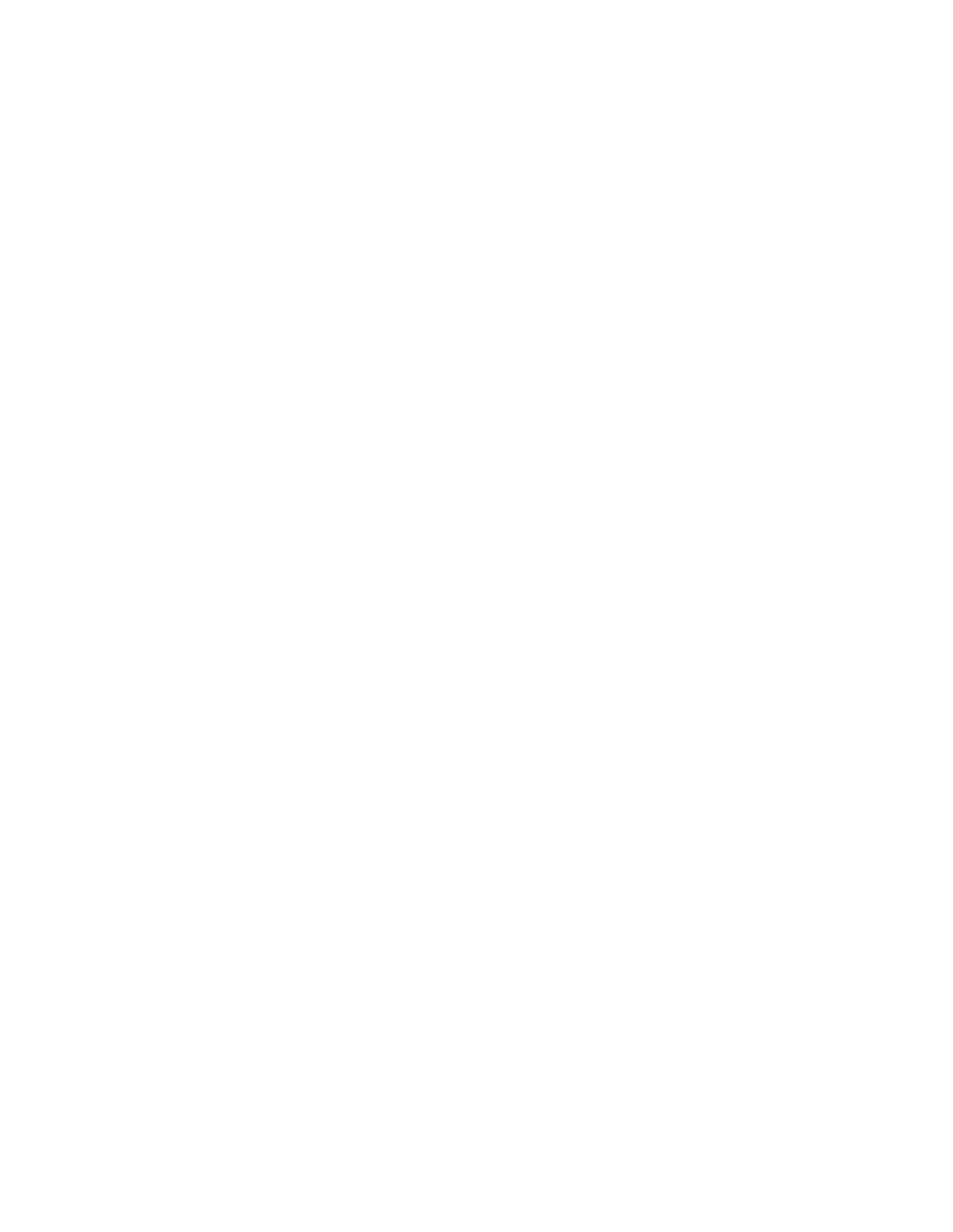# STATUTORY INSTRUMENTS / TEXTES RÉGLEMENTAIRES

**ᐃᓕᑕᕆᔭᐅᓯᒪᔪᑦ ᐅᖃᐅᓰᑦ ᐱᖁᔭᖓ, ᐊᑐᓕᕐᑎᑕᐅᓂᖓ** SI-001-2013 ᐋᖅᑭᒃᑕᐅᓯᒪᔪᑦ ᐊᑐᓕᕐᑎᑦᓯᔨᓄᑦ ᐊᑐᐊᒐᕐᓂᒃ. 2013-02-14

 ${\rm C}^{\alpha}$  ω bΓh ω. L σ<sup>6</sup> ω Δ ω <sup>ω</sup> ισ<sup>ε</sup> 49 Δ σ ω ελειλικίς Δεβελίας και δελικίας δ.Nu. 2008, c.10, < L < 105 ω σ <u></u>

**1.** ᐅᓇ ᒪᓕᒃᓗᒍ, ᑖᓐᓇ ᐱᖁᔭᖅ ᐊᑐᓕᕐᑕᐅᓂᐊᕐᐳᖅ ᖄᖏᖏᑦᓗᒍ ᐃᐳᕈᓪ 1, 2013 ᐊᒻᒪ ᑖᓐᓇ ᐋᖅᑭᒃᑲᐅᔪᖅ ᑎᑎᕋᕐᐸᑦᓂᐊᔪᓂᓄᑦ ᐊᑐᐊᒐᖏᓐᓂᒃ ᒪᓕᒃᓗᒍ *ᑭᓱᐃᓐᓇᐃᑦ ᐋᖅᑭᑕᐅᕙᒃᑐᑦ ᐊᑐᓕᕐᑎᑕᐅᑦᓗᑎᒃ ᐱᖁᔭᖓᓂ.* 

2. ∩∩<sup>5</sup>b<sup>5</sup>C<sup>\*</sup>r<sup>c</sup> 12(7)(c) 4D⊂∩CD<sup>\*</sup>rc<sup>c</sup>.

# **ILITARIJAUSIMAJUT UQAUSIIT PIQUJANNGA, atulirtitauninnga**  SI-001-2013 Aaqqiktausimajut Atulirtitsijinut Atuagarnik 2013-02-14

Taanna kamisana, maliklugu ilanganiittuq 49 *Ilitarijausimajunut uqausirnut piqujanga* S.Nu. 2008, c.10, amma aturluni pijunnautinirminik, ukuninga atilirtitsivuq.

**1.** Una maliklugu, taanna piqujaq atulirtauniarpuq qaangingitlugu Ipurul 1, 2013 amma taanna aaqqikkaujuq titirarpatniajuninut atuaganginnik maliklugu *kisuinnait aaqqitauvaktut atulirtitautlutik piqujangani.* 

**2.** Titiqqartangit 12(7)(c) atulititaungilat.

### **ILITARIYAUHIMAYUNUT UQAUHIRNUT MALIGAQ, atulititaunia**  SI-001-2013 Iluakhagaumajuq atuliqtitivaktunut Atuagaqnik 2013-02-14

Tamna Kamisina, maliktumi ilani 49 *Ilitagijaumajunut Ukauhiknut* Nu. 2008, c.10, amalu pijunaknik atuklugu, ukuniga atkihivuk.

**1.** Tamna talvani iluakhaguhimajuk, tamna Pikujak atulikniaktuk April 1, 2013 ama uluani tapkuan ilijauvuk iluakhaijinut Atuaganik tapkunani *Atjikigitunut kihutuinaknut Pigujaani.* 

**2.** Titigakhimajua 12(7)(c) huli atulikniagituk.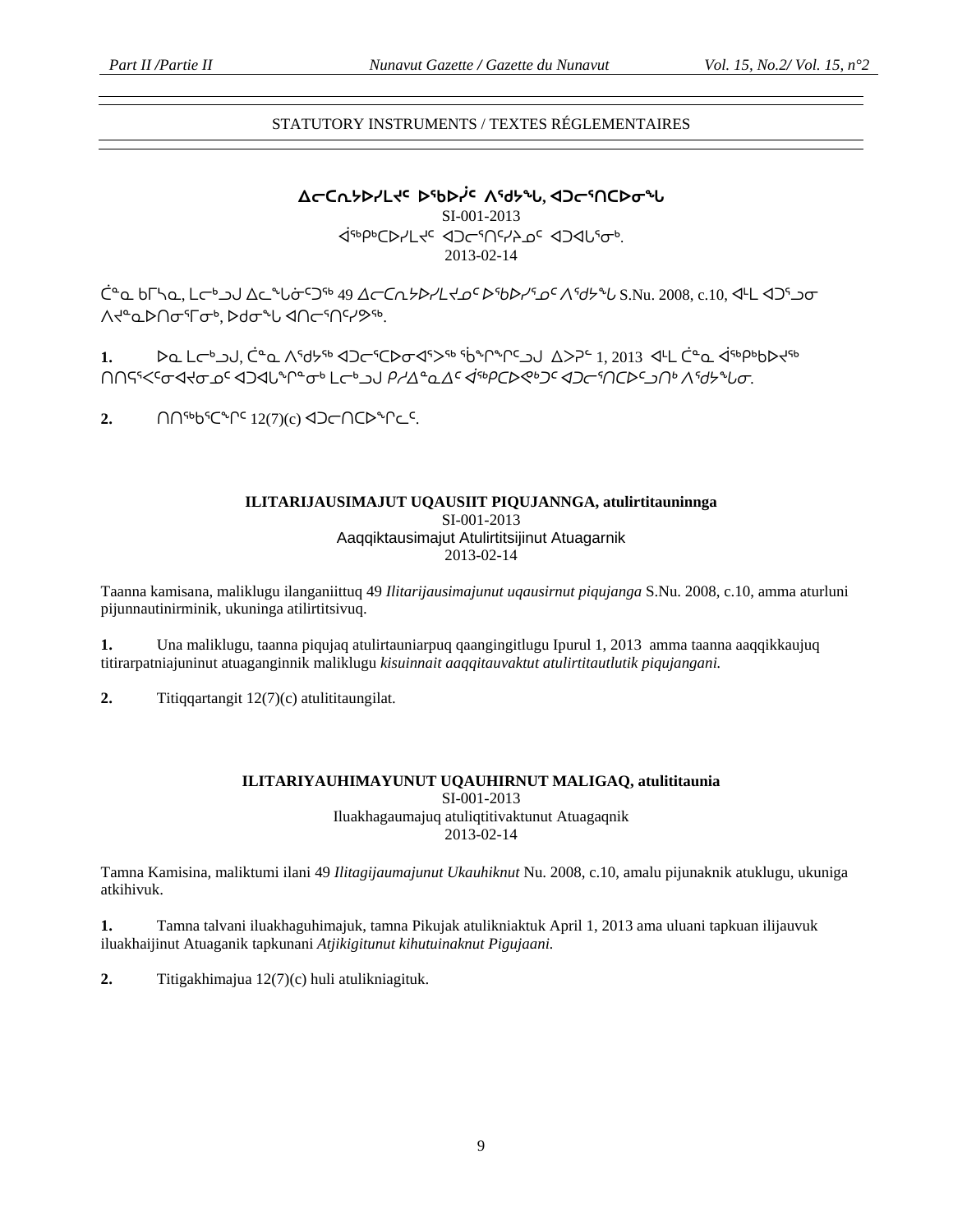# **OFFICIAL LANGUAGES ACT, coming into force**

SI-001-2013 Registered with the Registrar of Regulations 2013-02-14

The Commissioner, under section 49 of the *Official Languages Act*, S.Nu. 2008, c.10, and every enabling power, makes the following order.

**1.** Except as provided in this order, the Act comes into force on the later of April 1, 2013 and the day this instrument is registered with the Registrar of Regulations under the *Statutory Instruments Act*.

**2.** Paragraph 12(7)(c) will not come into force.

#### **LOI SUR LES LANGUES OFFICIELLES—Entrée en vigueur**  TR-001-2013 Enregistré auprès du registraire des règlements 2013-02-14

En vertu de l'article 49 de la *Loi sur les langues officielles*, L.Nun. 2008, ch. 10, et de tout pouvoir habilitant, la commissaire prend le décret suivant :

1. Sous réserve de l'autre disposition du présent décret, la Loi entre en vigueur le 1<sup>er</sup> avril 2013 ou à la date de l'enregistrement du présent texte réglementaire auprès du registraire des règlements en vertu de la *Loi sur les textes réglementaires*, selon la plus tardive de ces dates.

**2.** L'alinéa 12(7)c) n'entrera pas en vigueur.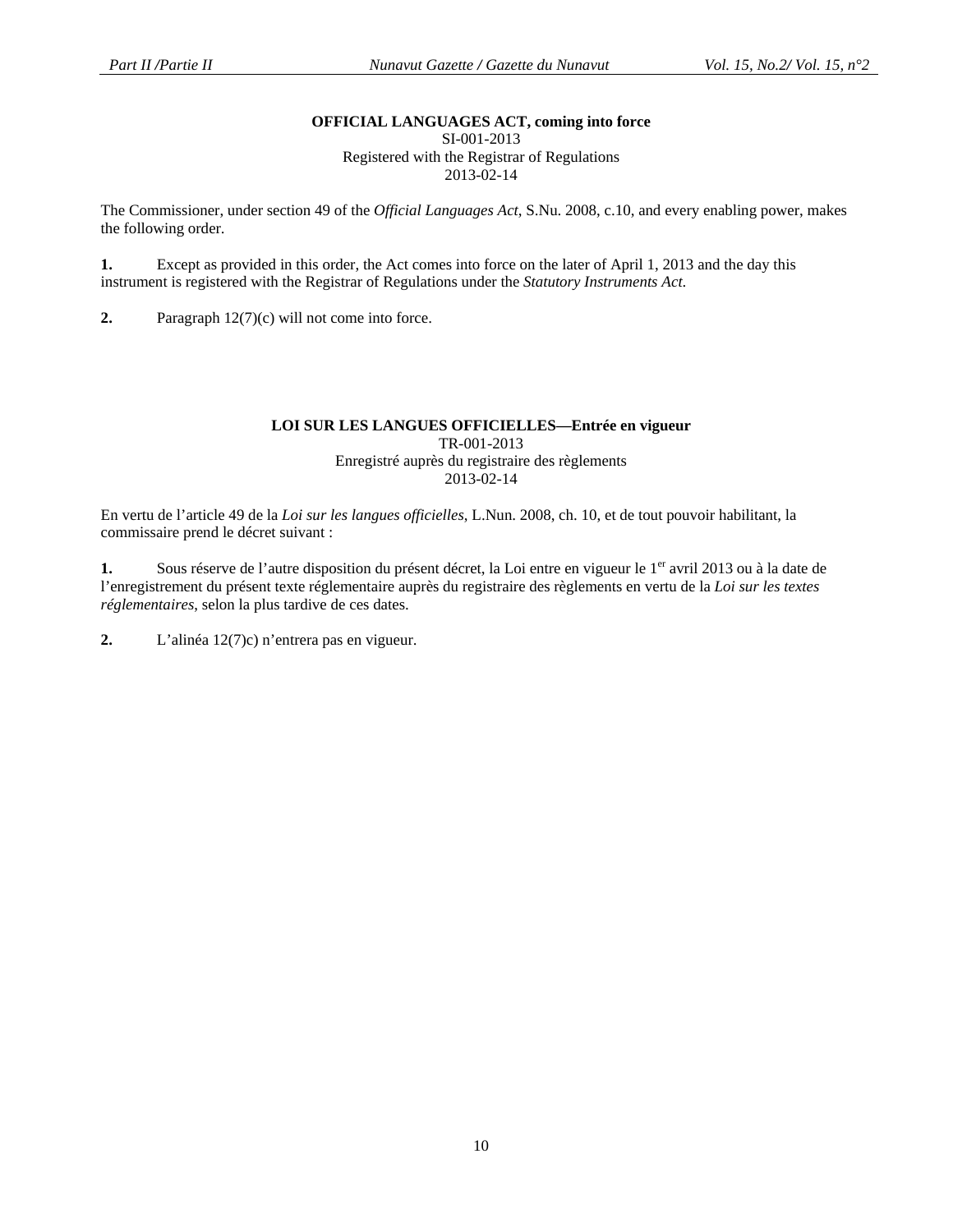# REGULATIONS / RÈGLEMENTS

#### **YOUTH CRIMINAL JUSTICE ACT (CANADA)**

R-005-2013

Registered with the Registrar of Regulations 2013-02-14

#### **YOUTH JUSTICE PLACES DESIGNATION ORDER**

The Commissioner in Executive Council, under subsections 30(1) and 85(2) of the *Youth Criminal Justice Act* (Canada), and every enabling power, makes the attached *Youth Justice Places Designation Order*.

**1.** The following place is designated as places of temporary detention:

(a) Isumaqsunngittukkuvik Youth Custody Facility, 1538 Federal Rd., Iqaluit.

**2.** The following places are designated as youth custody facilities with one level of custody, being the least degree of restraint, of the young persons in it:

- (a) the bush camp owned and operated by Eliyah Padluq, located approximately 25 km southeast of Kimmirut;
- (b) the bush camp owned and operated by Sandy Akavak, located approximately 20 km southeast of Kimmirut;
- (c) the bush camp owned and operated by Moosa Akavak, located approximately 20 km southeast of Iqaluit;
- (d) the bush camp owned and operated by Eric Tapatai, located approximately 20 km southeast of Baker Lake; and
- (e) the bush camp owned and operated by Jawlie Akavak, located approximately 20 km southeast of Kimmirut.

**3.** The following place is designated as youth custody facilities with more than one level of custody of the young persons in it:

(a) Isumaqsunngittukkuvik Youth Custody Facility, 1538 Federal Rd., Iqaluit.

#### **Repeal**

**4.** *Places of Temporary Detention Continued or Designated***, registered as instrument numbered NSI-014-92, as duplicated for Nunavut by section 29 of the** *Nunavut Act* **(Canada), is repealed.** 

**5.** *Places of Secure Custody Continued or Designated***, registered as instrument numbered NSI-013-92, as duplicated for Nunavut by section 29 of the** *Nunavut Act* **(Canada), is repealed.** 

**6. The** *Open Custody Facilities Order***, registered under the** *Statutory Instruments Act* **(Northwest Territories), as instrument numbered SI-001-98, as duplicated for Nunavut by section 29 of the** *Nunavut Act* **(Canada), is repealed.**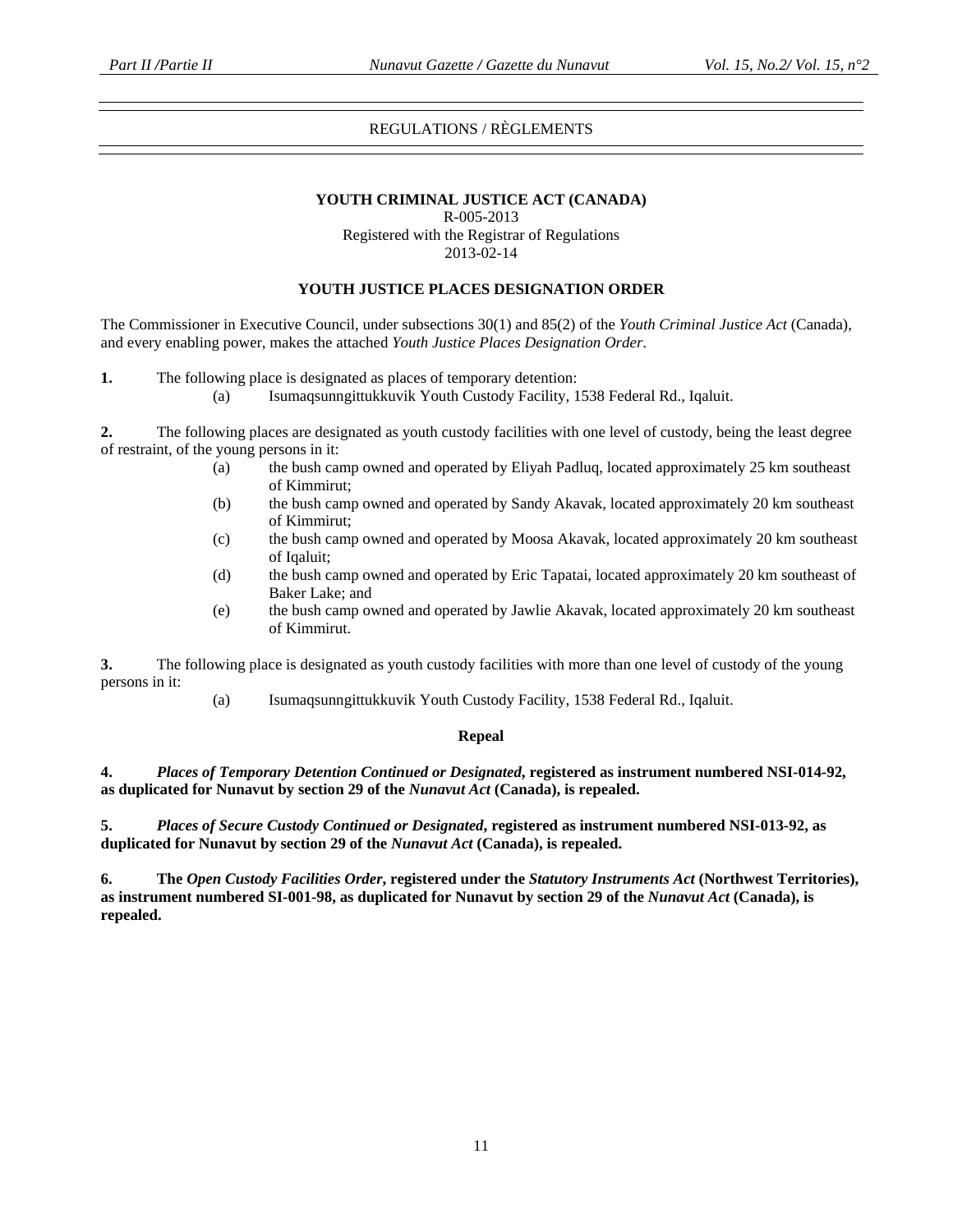#### **LOI SUR LE SYSTÈME DE JUSTICE PÉNALE POUR LES ADOLESCENTS (CANADA)**  R-005-2013

Enregistré auprès du registraire des règlements 2013-02-14

# **ARRÊTÉ SUR LA DÉSIGNATION DE LIEUX AUX FINS DU SYSTÈME DE JUSTICE POUR LES ADOLESCENTS**

En vertu des paragraphes 30(1) et 85(2) de la *Loi sur le système de justice pénale pour les adolescents* (Canada) et de tout pouvoir habilitant, la commissaire en Conseil exécutif prend l'*Arrêté sur la désignation de lieux aux fins du système de justice pour les adolescents*, ci-après.

**1.** Le lieu suivant est désigné en tant que lieu de détention provisoire :

a) le lieu de garde Isumaqsunngittukkuvik, au 1538, chemin Federal, à Iqaluit.

**2.** Les lieux suivants sont désignés en tant que lieux de garde offrant un niveau de garde comportant le degré de confinement minimal pour les adolescents :

- a) le camp d'Eliyah Padluq, propriétaire-gérant, situé à environ 25 km au sud-est de Kimmirut;
- b) le camp de Sandy Akavak, propriétaire-gérant, situé à environ 20 km au sud-est de Kimmirut;
- c) le camp de Moosa Akavak, propriétaire-gérant, situé à environ 20 km au sud-est d'Iqaluit;
- d) le camp d'Eric Tapatai, propriétaire-gérant, situé à environ 20 km au sud-est de Baker Lake;
- e) le camp de Jawlie Akavak, propriétaire-gérant, situé à environ 20 km au sud-est de Kimmirut.
- **3.** Le lieu suivant est désigné en tant que lieu de garde offrant plus d'un niveau de garde pour les adolescents : a) le lieu de garde Isumaqsunngittukkuvik, au 1538, chemin Federal, à Iqaluit.

# **Abrogation**

**4. Le texte réglementaire intitulé** *Places of Temporary Detention Continued or Designated***, portant le numéro d'enregistrement TNR-014-92, reproduit pour le Nunavut par l'article 29 de la** *Loi sur le Nunavut* **(Canada), est abrogé.** 

**5. Le texte réglementaire intitulé** *Places of Secure Custody Continued or Designated***, portant le numéro d'enregistrement TNR-013-92, reproduit pour le Nunavut par l'article 29 de la** *Loi sur le Nunavut* **(Canada), est abrogé.** 

**6. Le** *Décret sur les établissements de garde en milieu ouvert***, enregistré en vertu de la** *Loi sur les textes réglementaires* **(Territoires du Nord-Ouest) sous le numéro d'enregistrement TR-001-98, reproduit pour le Nunavut par l'article 29 de la** *Loi sur le Nunavut* **(Canada), est abrogé.**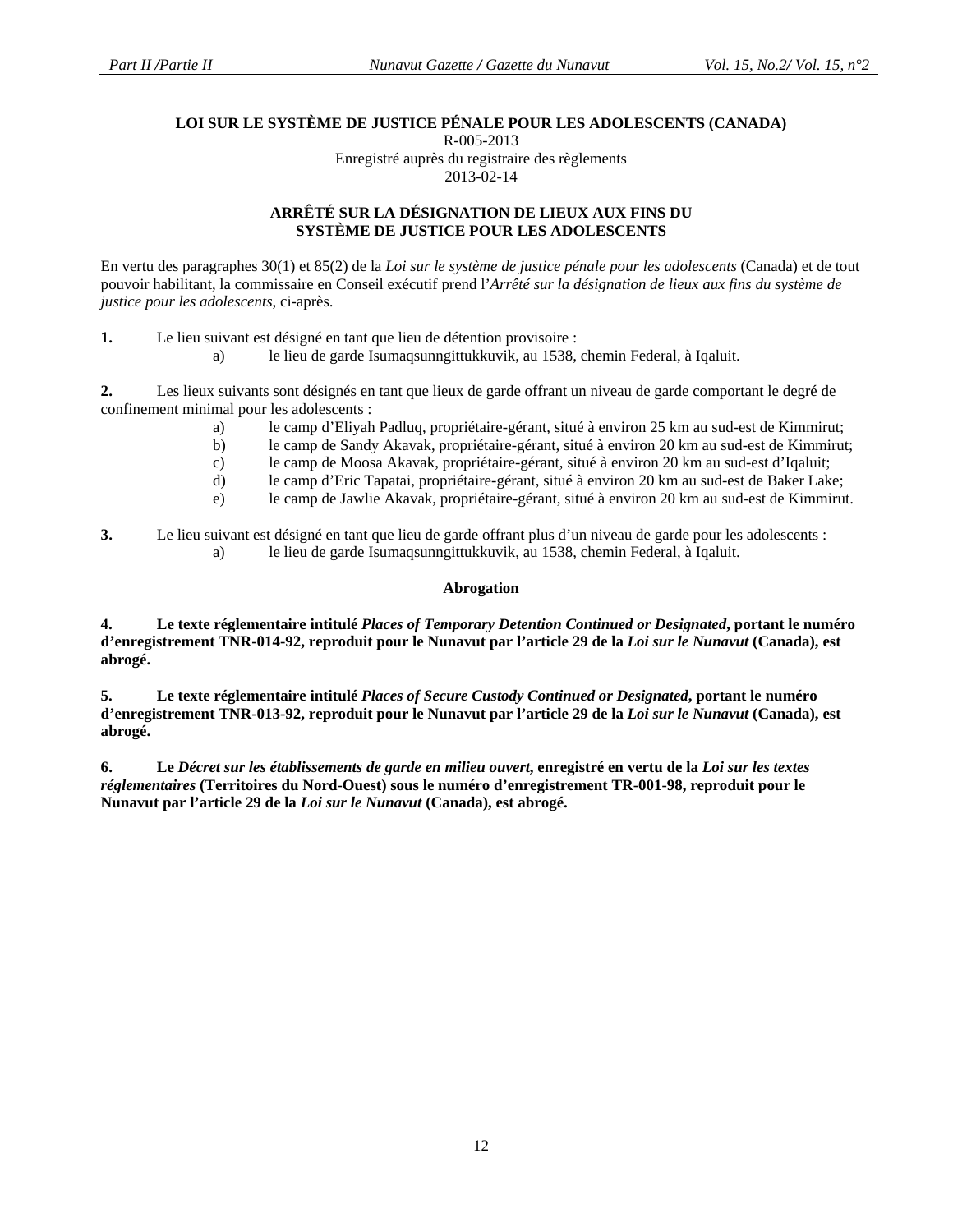# **CORRECTIONS ACT**

#### R-006-2013

Registered with the Registrar of Regulations 2013-02-25

#### **CORRECTIONAL CENTRES CONTINUATION AND ESTABLISHMENT ORDER**

The Minister, under section 12 of the *Corrections Act*, and every enabling power, makes the attached *Correctional Centres Continuation and Establishment Order*.

- **1.** The following places are continued as correctional centres:
	- (a) the Baffin Correctional Centre, 1546 Federal Rd., Iqaluit;
	- (b) the Uttaqivik Community Residential Centre, formerly known as the Ullivik Community Correctional Centre, House 685, Iqaluit.
- **2.** The following places are established as correctional centres:
	- (a) the Rankin Inlet Healing Facility, Block 7, Lot 75, Rankin Inlet;
	- (b) the Illavut Correctional Healing Centre, 1 Iqalukpik Dr., Kugluktuk;
	- (c) the Nunavut Women's Correctional Centre, 1546 Federal Rd., Iqaluit;
	- (d) the Kivalliq Correctional Centre, Area 5, Lot 75, Rankin Inlet;
	- (e) the bush camp owned and operated by Eliyah Padluq, located approximately 25 km southeast of Kimmirut;
	- (f) the bush camp owned and operated by Sandy Akavak, located approximately 20 km southeast of Kimmirut;
	- (g) the bush camp owned and operated by Moosa Akavak, located approximately 60 km southwest of Iqaluit;
	- (h) the bush camp owned and operated by Eric Tapatai, located approximately 22 km southeast of Baker Lake; and
	- (i) the bush camp owned and operated by Jawlie Akavak, located approximately 20 km east of Kimmirut.

#### **Repeal**

**3. The** *Baffin Correctional Centre Continuation Order***, R.R.N.W.T. 1990, c.C-20, as duplicated for Nunavut by section 29 of the** *Nunavut Act* **(Canada), is repealed.** 

**4. The** *Correctional Centre Establishment Order***, registered as instrument numbered NSI-003-95, as duplicated for Nunavut by section 29 of the** *Nunavut Act* **(Canada), is repealed.**